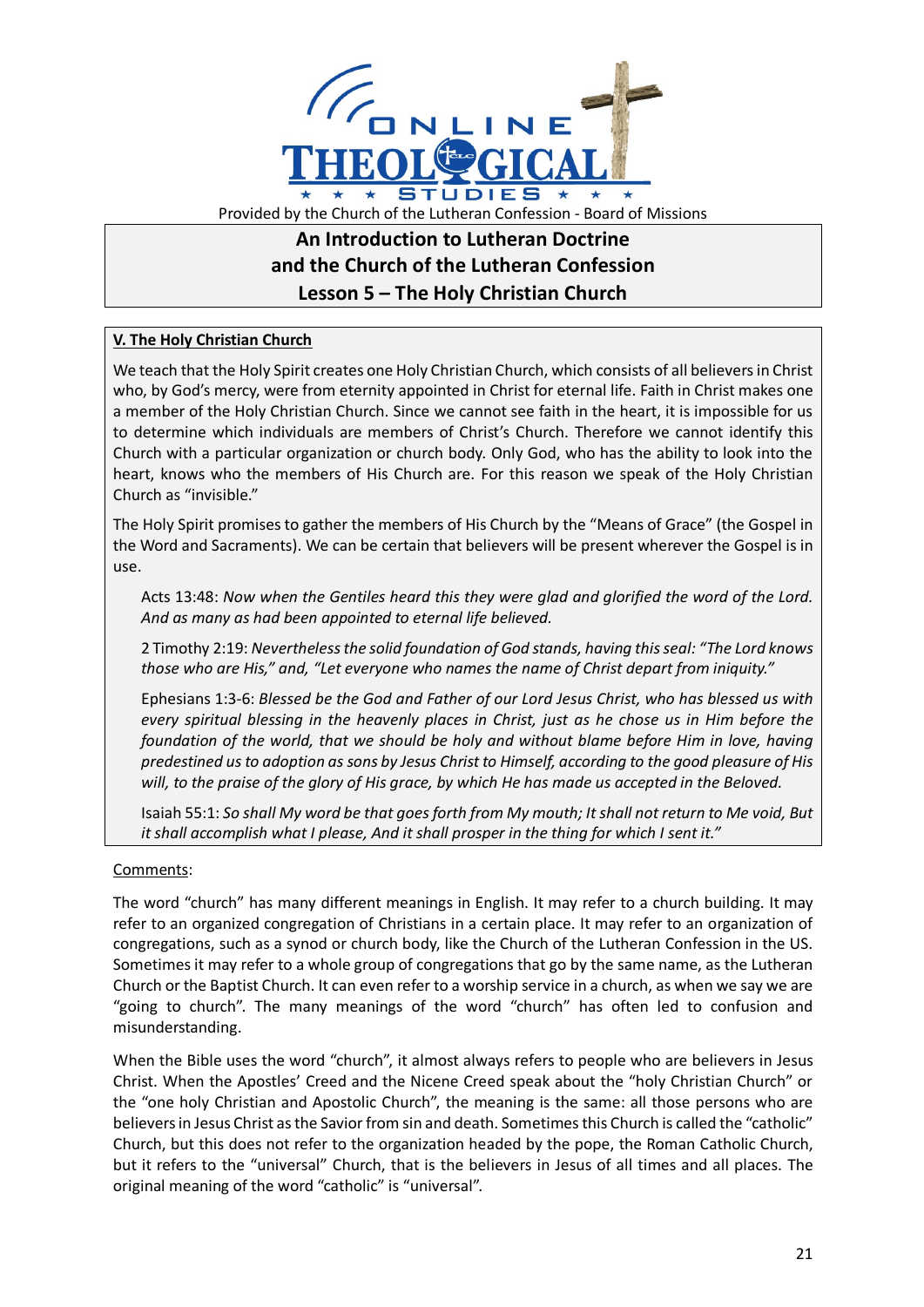All members of this Holy Christian Church, no matter what language they speak or where they live, whether they are rich or poor, whether they are male or female, whether they are old or young, whether their skin is dark or light, have one thing in common: in their hearts they put their trust in Jesus Christ and His life, death., and resurrection for their salvation. "**With the heart one believes unto righteousness**." (Romans 10:10).

Because trusting in Jesus (faith or believing) is a matter of the heart, others cannot know whether a person is a believer in Jesus or not. There are many who claim that they believe in Jesus, but in their heart, they do not really trust in Jesus for salvation. Rather they trust in something else, or they do not even believe there is such a thing as salvation. People who pretend to believe in Jesus but do not really believe in Him are called hypocrites, or pretenders. Because we cannot see into a person's heart, do not know who the hypocrites are. Jesus talked about weeds sown among the wheat that look like the wheat. He tells us not to try to separate them in this life. Jesus Himself will separate them at the end of the world, when He comes to judge the world. In this parable Jesus says: "**Let both grow together until the harvest**" (Matthew 13:30). The harvest is the end of the world. God Himself, however, can see a person's heart, so HE always knows who believes in Jesus and who does not. God's word tells us: "**The Lord knows those who are His**" (2 Timothy 2:19).

Since faith in Jesus Christ is a matter of the heart, and we cannot look into someone's heart to see whether they believe in Jesus or not, the Holy Christian Church is often referred to as "the invisible Church." Only true believers in Jesus are a part of this invisible Church, and only God knows who is in this church.

On the other hand, visible churches, such as congregations or synods or denominations, contain both believers in Jesus and hypocrites. We cannot ever separate the believers from the unbelievers in the visible church in this life. God Himself will do the separating at the end of time.

Because "**faith comes by hearing, and hearing by the word of God**" (Romans 10:17), we know where members of the invisible Church can be found. They are found wherever the Word of God is being used. The Holy Spirit changing unbelievers into believers through the so-called "means of grace," that is, the Gospel in Word and Sacrament. God promises us through the prophet Isaiah: "**My word … shall not return to Me void** (empty or without result) **but it shall accomplish what I please**" (Isaiah 55:11). It is God's will that people who believe in Jesus are saved. Therefore, wherever the Gospel is proclaimed in one way or another, and where the Holy Spirit is at work through the Sacraments of Baptism and the Lord's Supper, we can be sure the Lord is gathering believers into His Holy Christian Church in that place.

God's Word tells us that God has chosen the people who are His from before the creation of the world. In other words, people do not choose to become members of the Holy Christian Church. Rather, God, in His grace, has chosen them from eternity to be His. Then, at some point in time, He brings them into His Church through the Gospel. For example, when the missionaries Paul and Barnabas came to the city of Antioch in Pisidia and brought the good news of Jesus to those people, the Bible says: "**And as many as had been appointed to eternal life believed"** (Acts 13:48). So the spiritual blessings God gives us in time have been planned and prepared by God from eternity. That is why Paul told the Christians in Ephesus: "**Blessed be the God and Father of our Lord Jesus Christ, who has blessed us with every spiritual blessing in the heavenly places in Christ, just as he chose us in Him before the foundation of the world, that we should be holy and without blame before Him in love, having predestined us to adoption as sons by Jesus Christ to Himself, according to the good pleasure of His will, to the praise of the glory of His grace, by which He has made us accepted in the Beloved**" (Ephesians 1:3- 6). This is why we say that the Holy Christian Church "consists of all believers in Christ who, by God's mercy, were from eternity appointed in Christ for eternal life."